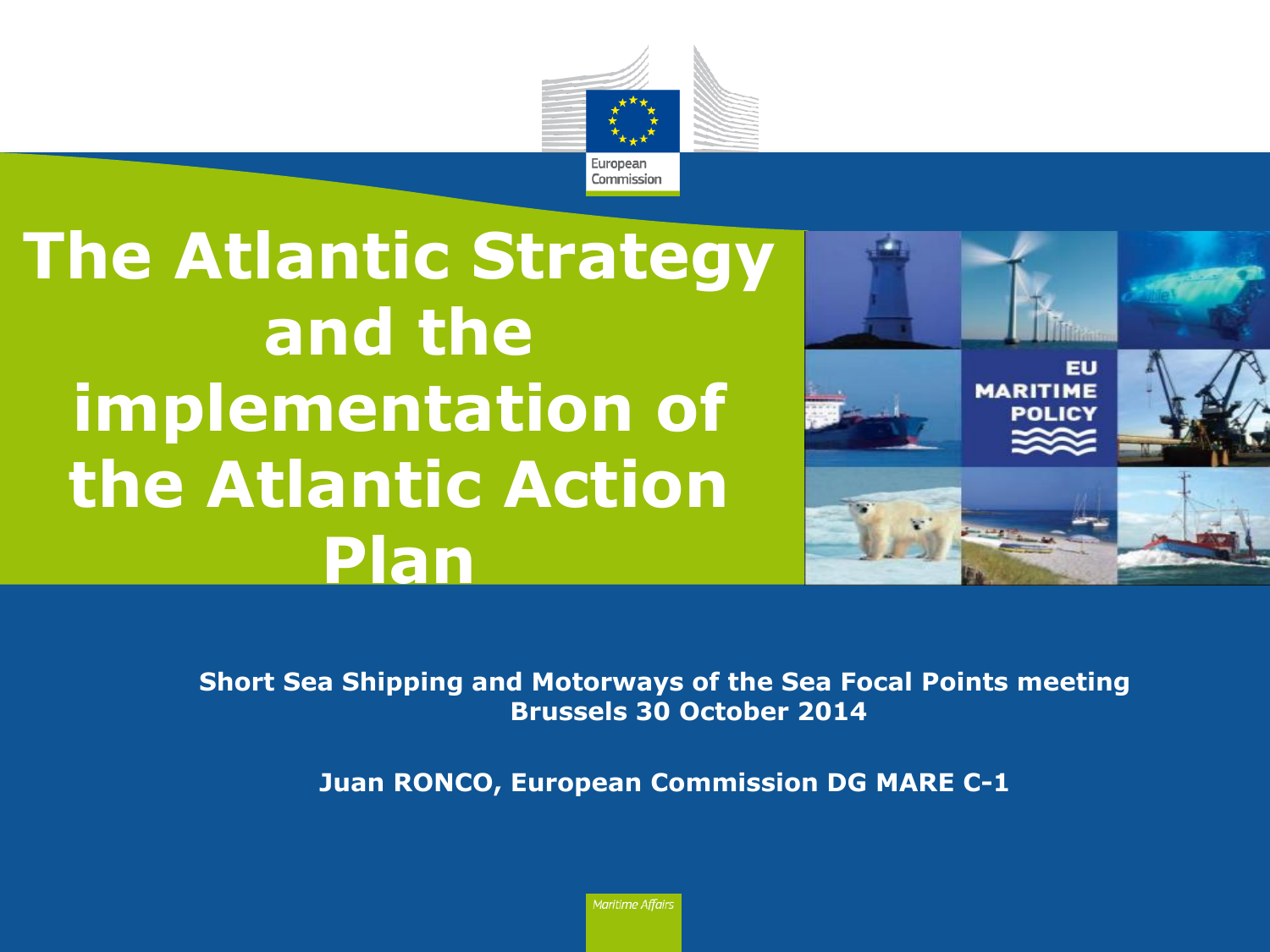

## **The Blue economy**



■Transport & shipbuilding

**Tourism** 

- **Energy & raw** materials
- **Fishing & aquatic** products

■ Other

**BLUE ECONOMY now: Approx 5.4 million jobs** 

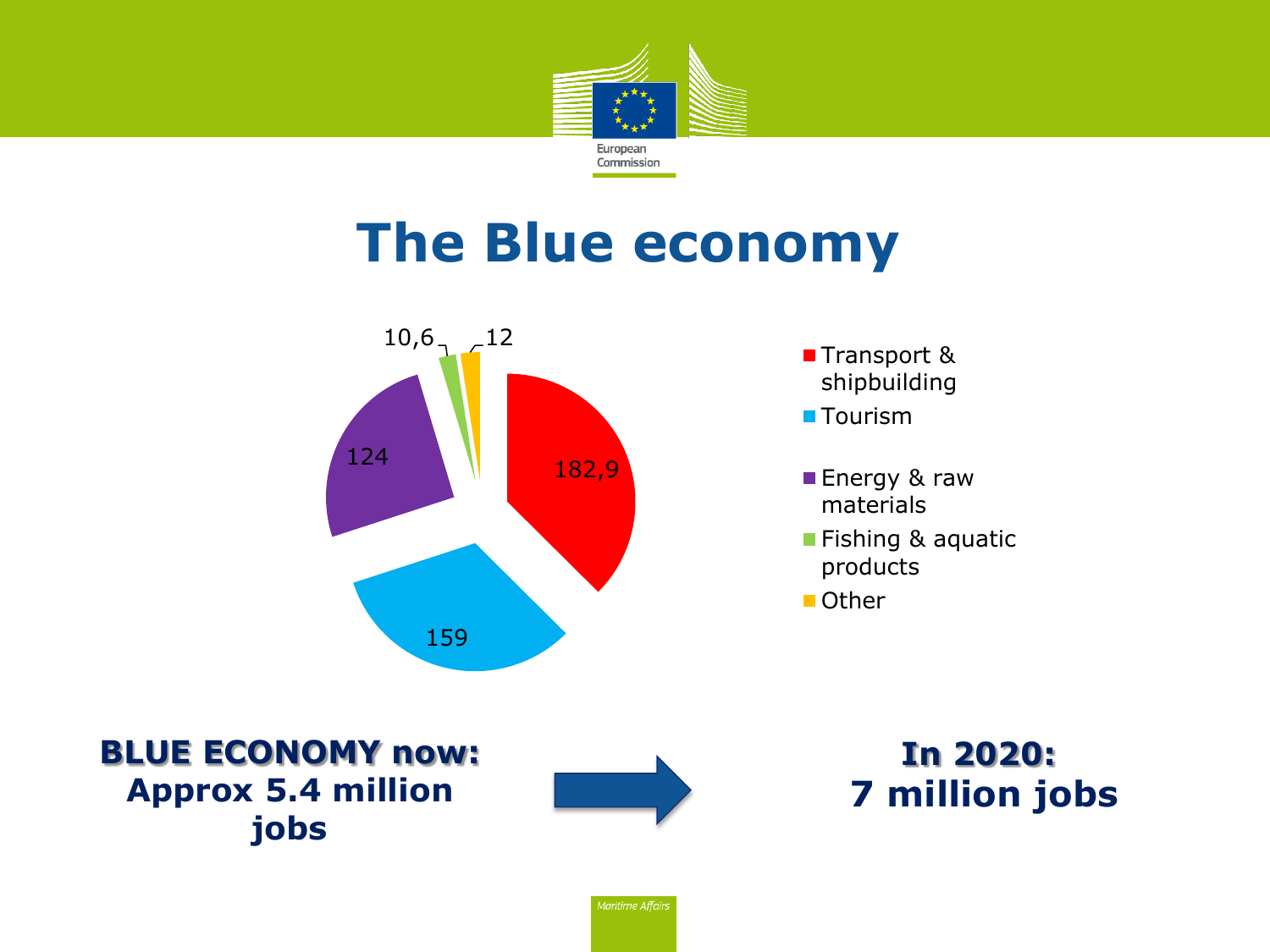

# **What is the EU doing?**

### **Blue Growth**



### **Integrated Maritime Policy (specific) instruments**

- **Knowledge**
- **Surveillance**
- **Spatial planning**

**Sea Basin Strategies (e.g. Atlantic)**

**Sector specific approach (e.g. ocean energy) -› Blue Growth**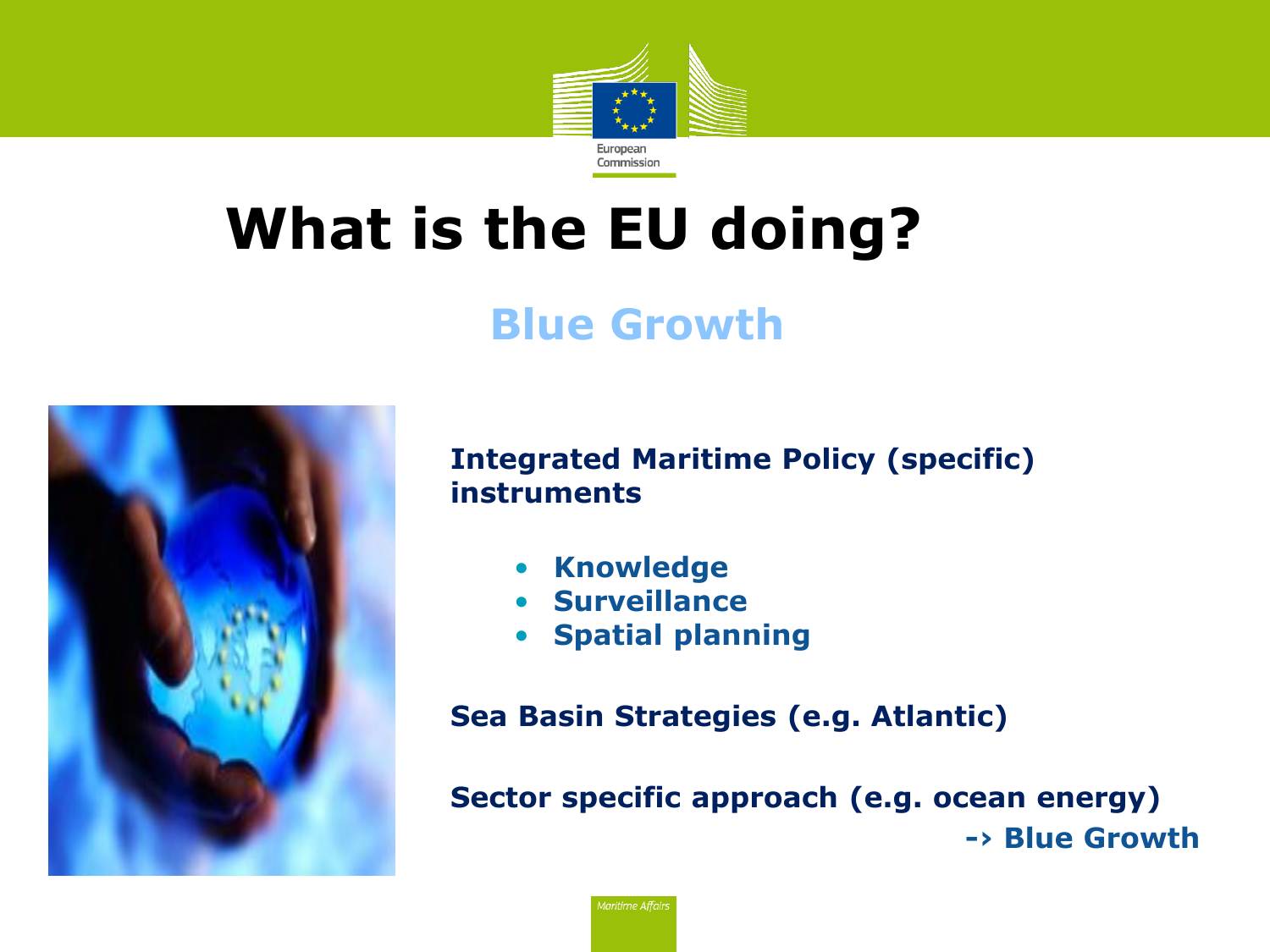

## **Sea basin approach: the Atlantic Ocean**

Commission

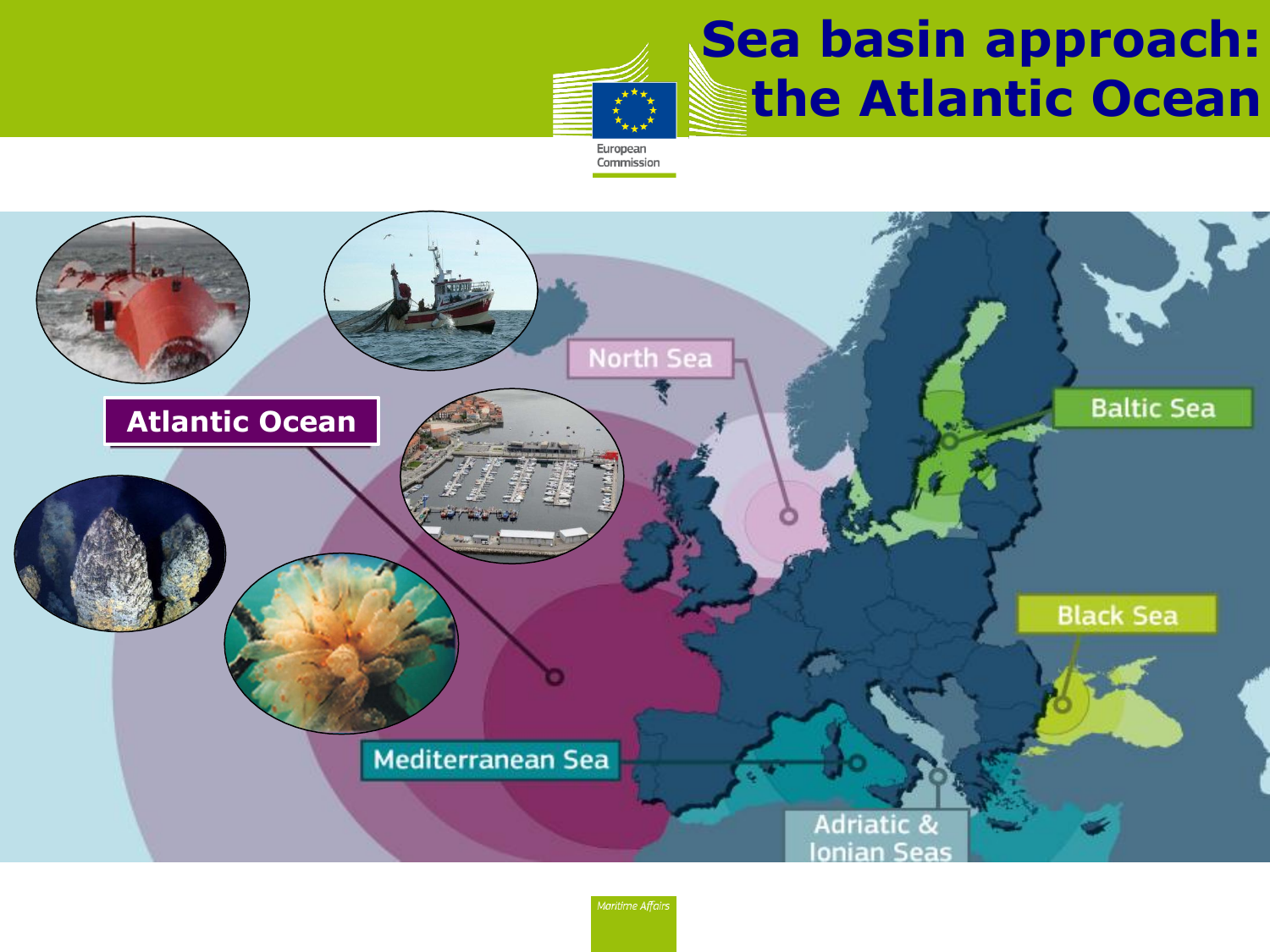

## **The Atlantic Strategy**





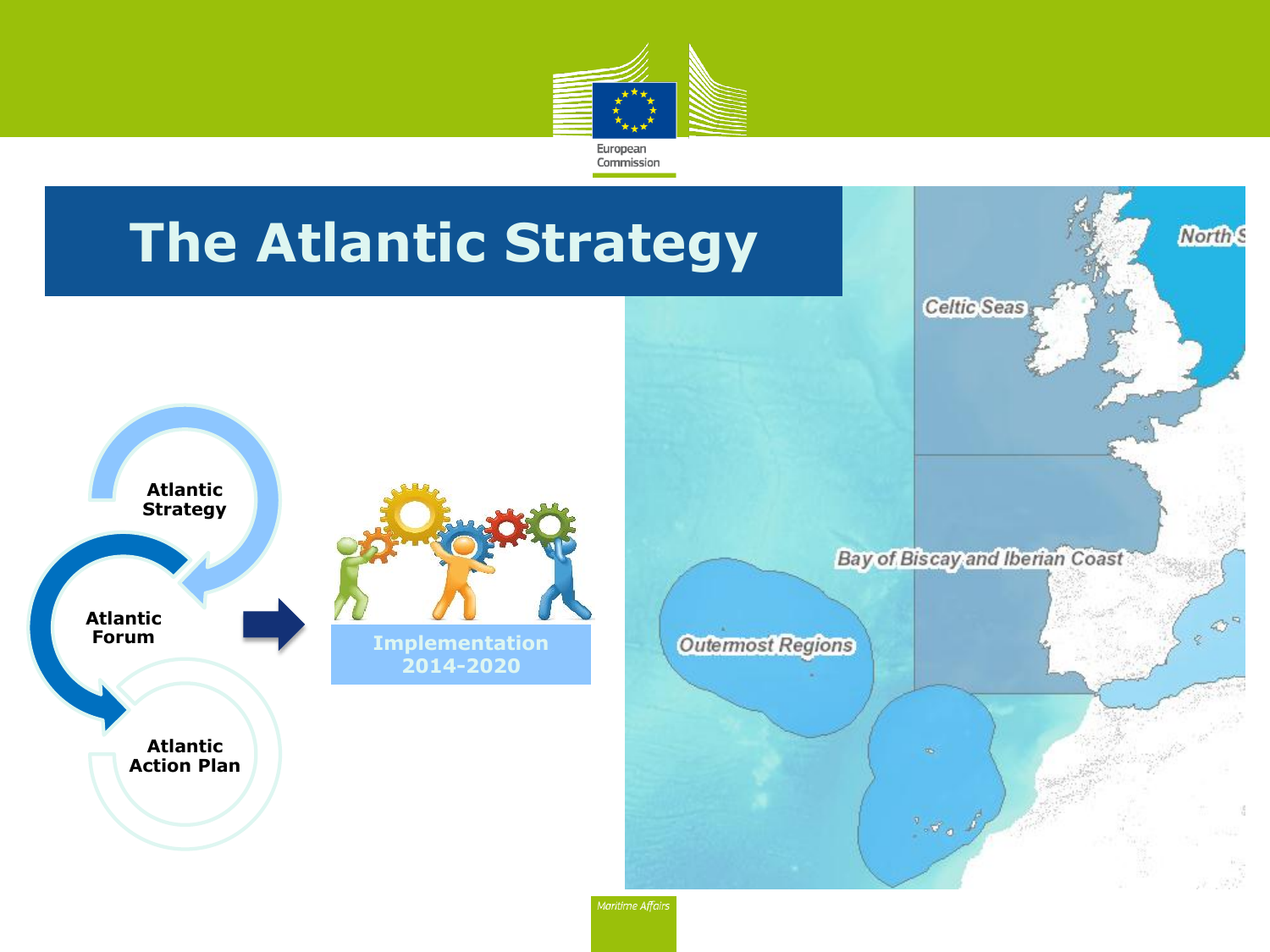

## **Previous steps**

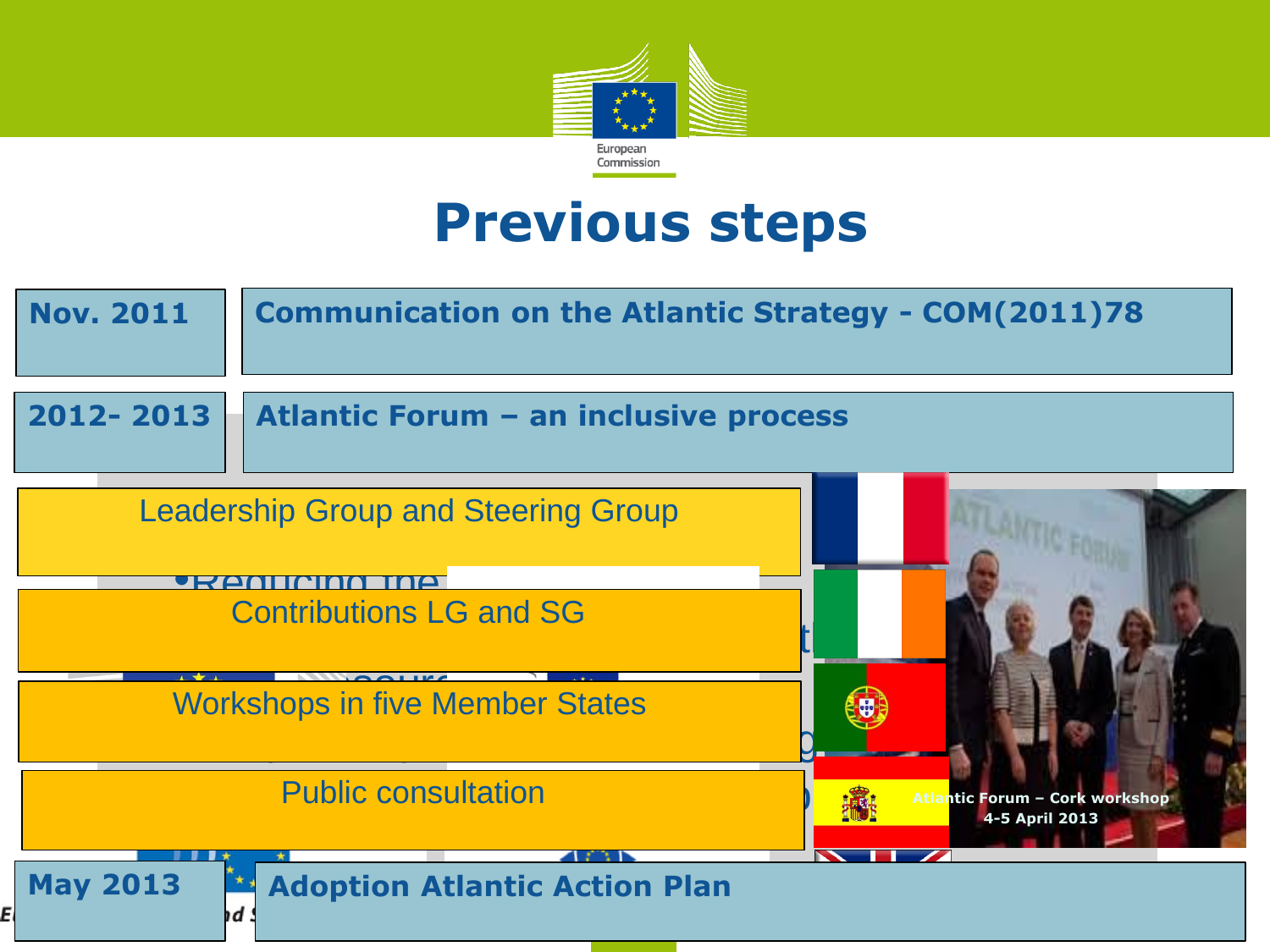# **Key elements**



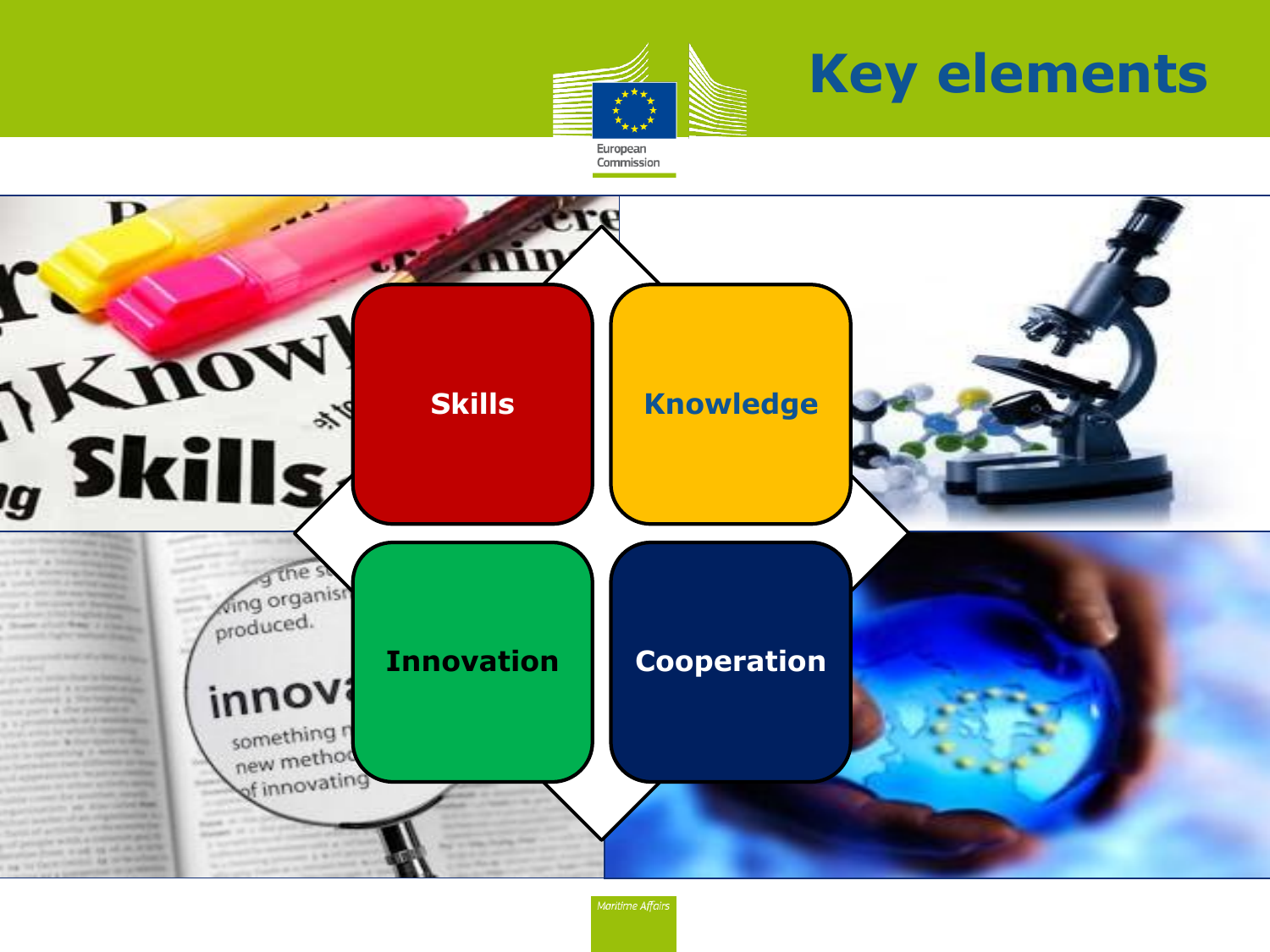

## **What is the Atlantic Action Plan about?**

#### **Enhance cooperation KEY PRIORITIES**

- **Promote entrepreneurship and innovation**
- **Protect, secure and enhance the marine and coastal environment**

- **Improve accessibility and connectivity**
- **Example 2018 <b>provide**<br> **Four example 2019** • **Create a socially inclusive and sustainable model of regional development**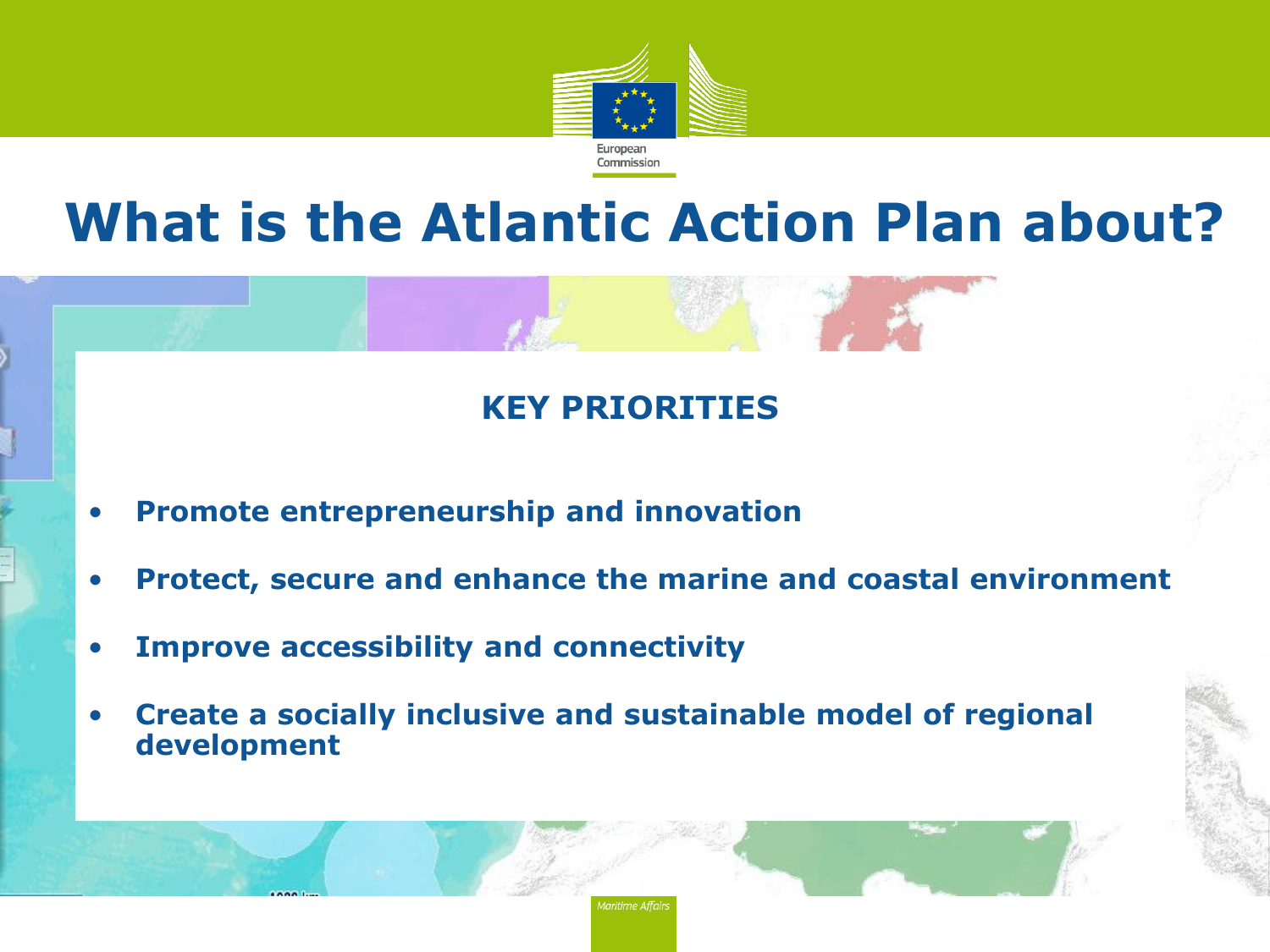

## **The Atlantic Action Plan**

#### *Objectives*

-Creation of smart, sustainable and growth and employment.

#### *Enablers*

-Targeted investments

- -Increasing research capacity
- -Higher skills

|  | -Enhance cooperation |
|--|----------------------|
|--|----------------------|

| <b>Priority 1:</b><br><b>Entrepreneurship and</b><br>innovation                                                                                                                                                                                                                                | <b>Priority 2: Protect, secure and enhance</b><br>the marine and coastal environment                                                                                                                                                                                                                                                                                                                                     | <b>Priority 3:</b><br><b>Accesibility and</b><br>connectivity | <b>Priority 4:</b><br><b>Regional</b><br>development                          |
|------------------------------------------------------------------------------------------------------------------------------------------------------------------------------------------------------------------------------------------------------------------------------------------------|--------------------------------------------------------------------------------------------------------------------------------------------------------------------------------------------------------------------------------------------------------------------------------------------------------------------------------------------------------------------------------------------------------------------------|---------------------------------------------------------------|-------------------------------------------------------------------------------|
| • Innovation, research and<br>technology<br>Knowledge transfers,<br>$\bullet$<br>clusters, technology<br>platforms<br>• Improving skills in<br>traditional and emerging<br>sectors of the blue<br>economy<br>Adaptation and<br>$\bullet$<br>diversification of<br>fisheries and<br>aquaculture | • Improving maritime safete and security<br>Exploring and protecting marine waters and<br>coastal zones<br>• Sustainable management of marine resources<br>Supporting marine environment protection,<br>developing MPAs network, etc.<br>Climate change<br>$\cdot$ MSP and ICZM<br>Sustainable management of marine resources:<br>sea-bed mining and marine biotechnology.<br>Exploitation of renewable energy potential | Promoting<br>cooperation<br>between ports                     | Better knowlege<br>of social<br>challenges<br>Atlantic's<br>cultural heritage |

#### *Implementation*

-Funding channels: ESIF, Horizon 2020, LIFE, COSME, European Investment Bank, private investment, etc.

-Working together with MS, regional, local authorities and EU Institutions.

-Implementation mechanism and progress monitoring.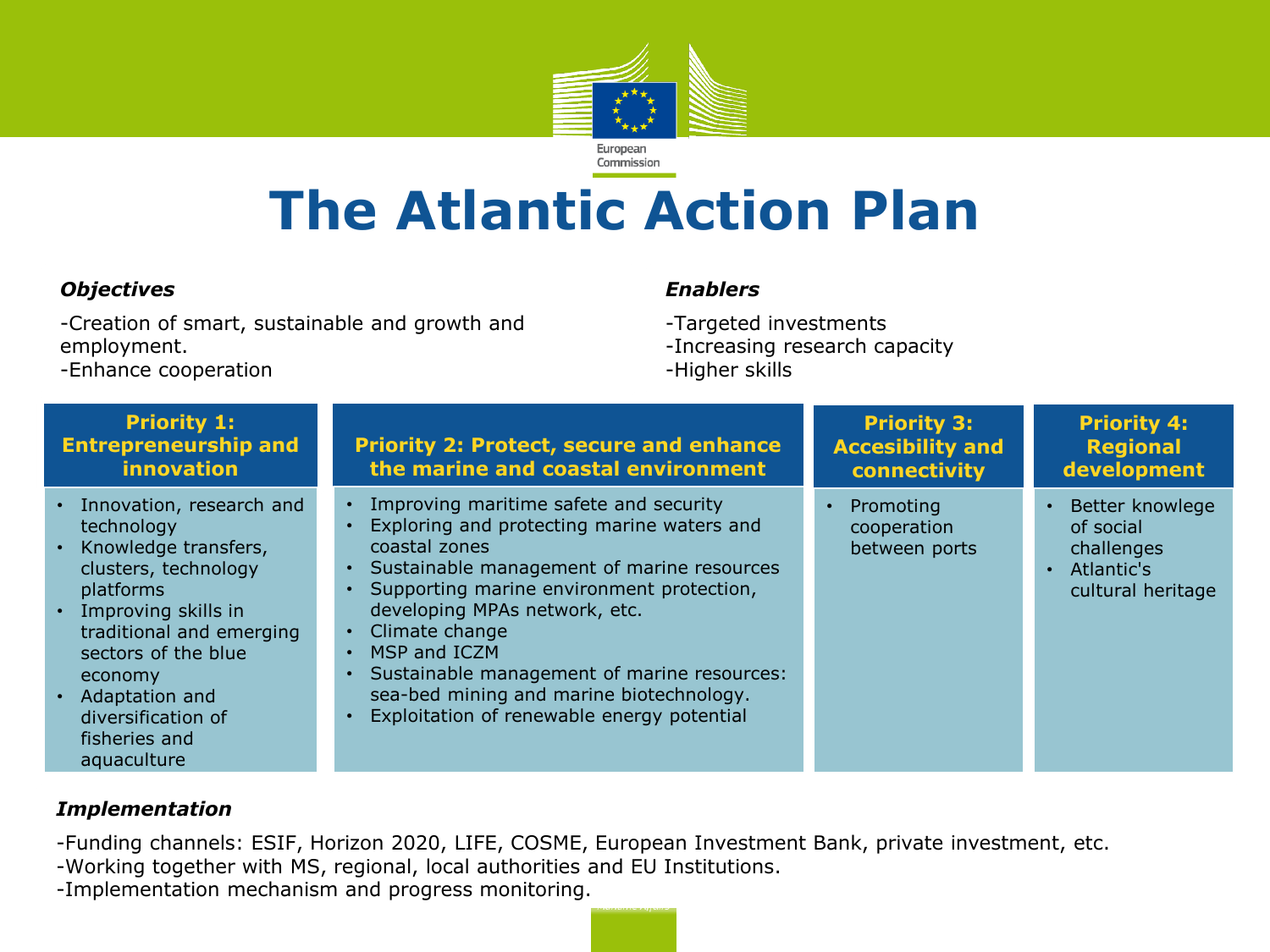

### **Implementation – Funding channels**

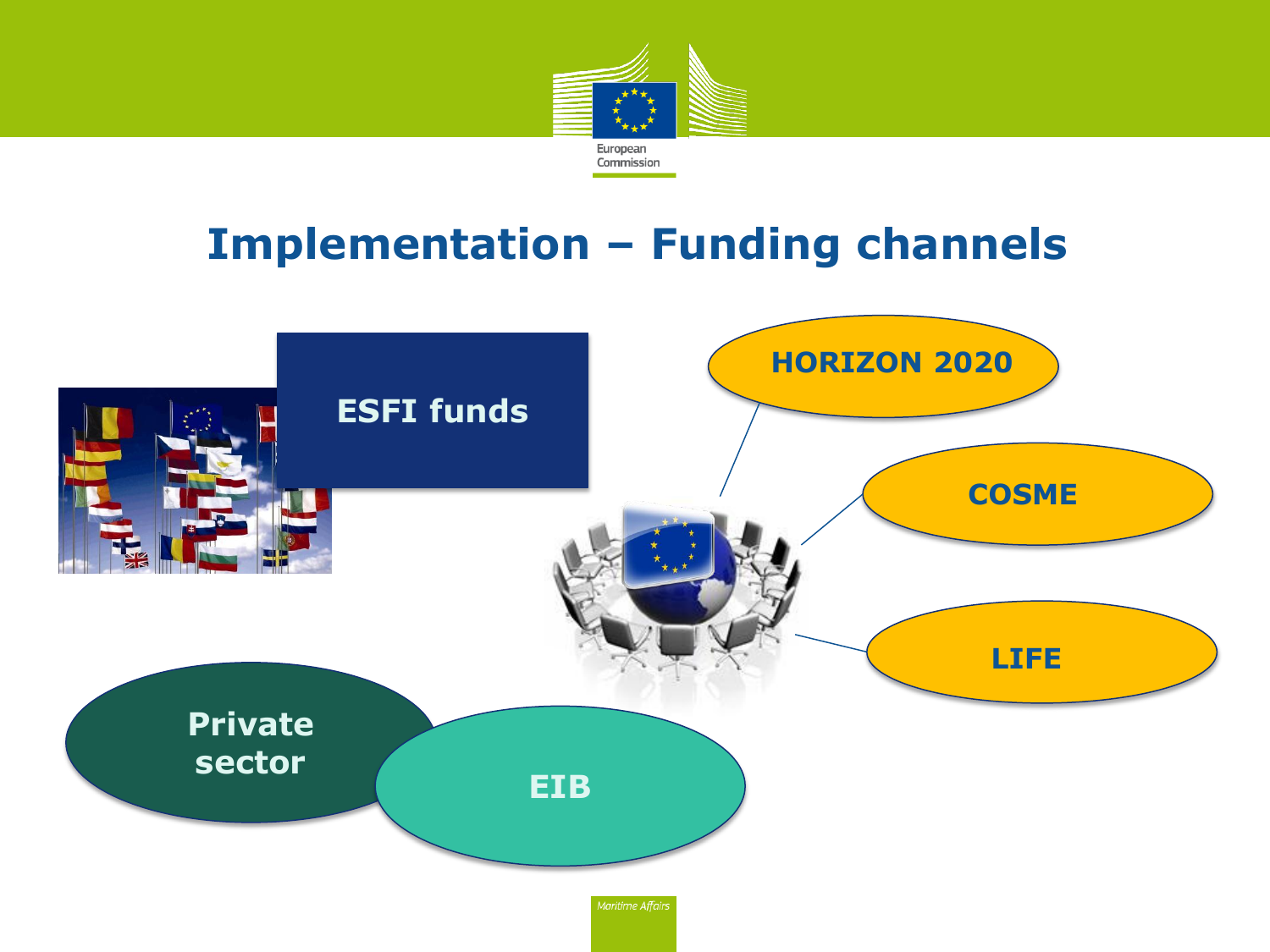



- *Workshops:*
	- **17/02/2014: Brussels (Belgium) - How to access and mobilise EU funds to pursue implementation of the Action Plan for a Maritime Strategy in the Atlantic area**
	- **17-18/03/2014: Funchal (Madeira, Portugal) - Atlantic Action Plan related growth for Outermost regions of the EU and European territorial cooperation opportunities**
	- **28-29/04/2014: Gijón (Spain) - Atlantic ports, logistics and maritime transport as drivers of economic development**
	- **12-13/06/2014: Liverpool (UK) - The Atlantic Action Plan: finance opportunities for projects, chances for SMEs**

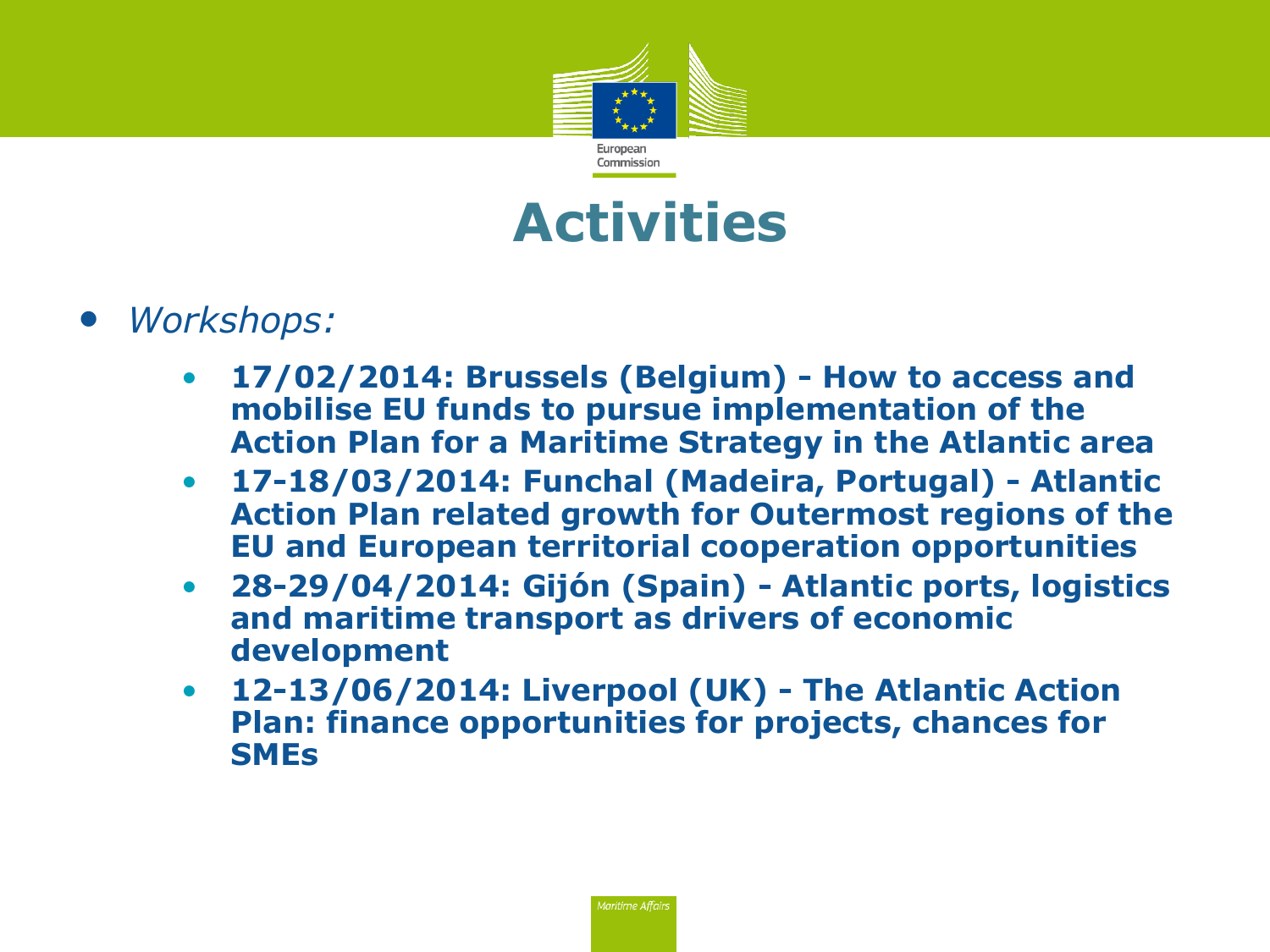

## **Mechanisms for implementation**





### **Assistance mechanism Atlantic Stakeholders' Platform**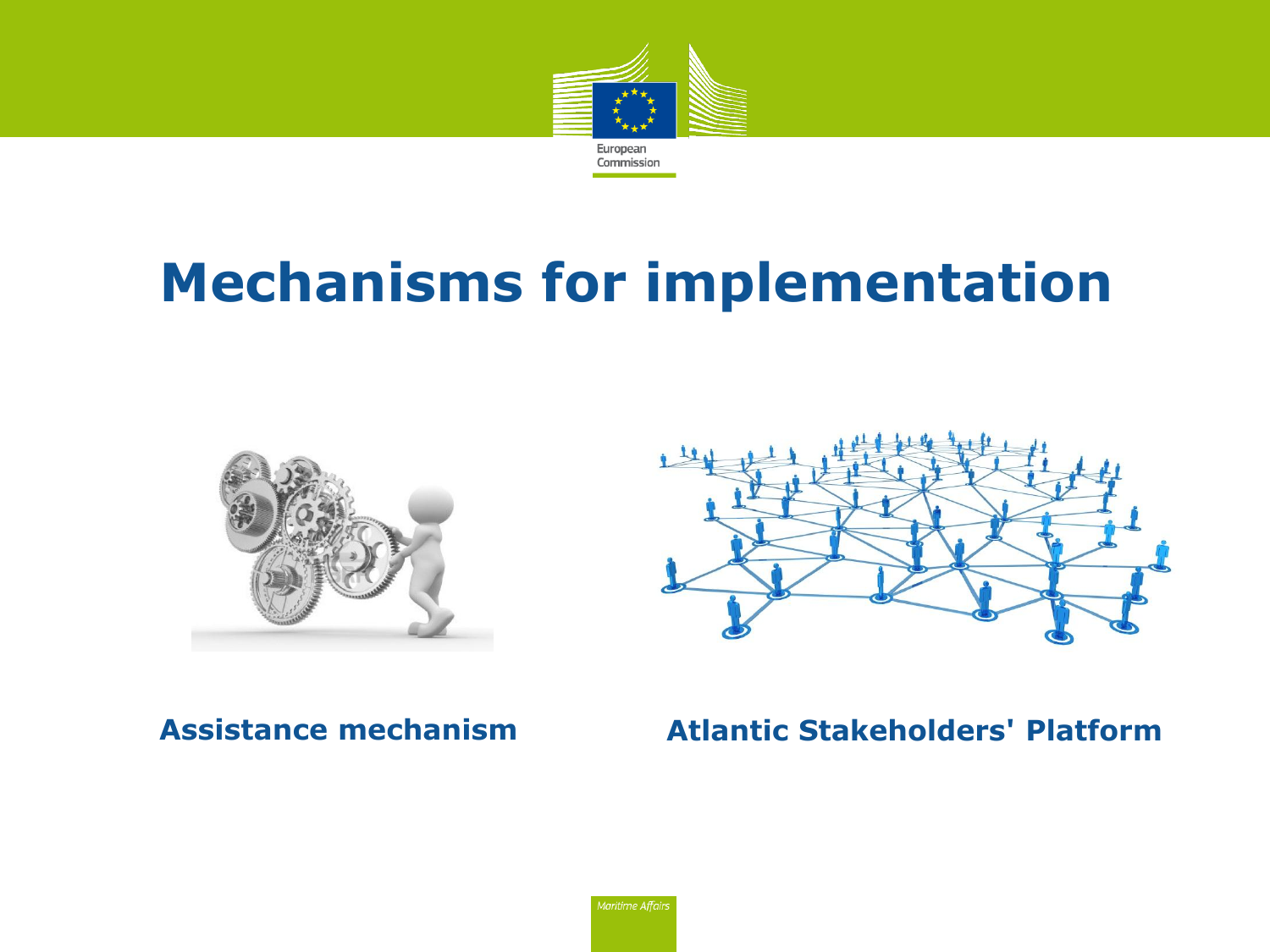

# **Assistance Mechanism - Missions**



### • **Guidance:**

- **Dissemination of information**
- **"Focal points" in each Member State**

### • **Pro-active project development:**

- **"Dating" and/or "matchmaking" webbased platform**
- **Alerts for calls for relevant proposals/tenders**

### • **Outreach:**

- **Network of contacts**
- **2 Events in each Member State**
- **Atlantic Stakeholder Conference (late 2015)**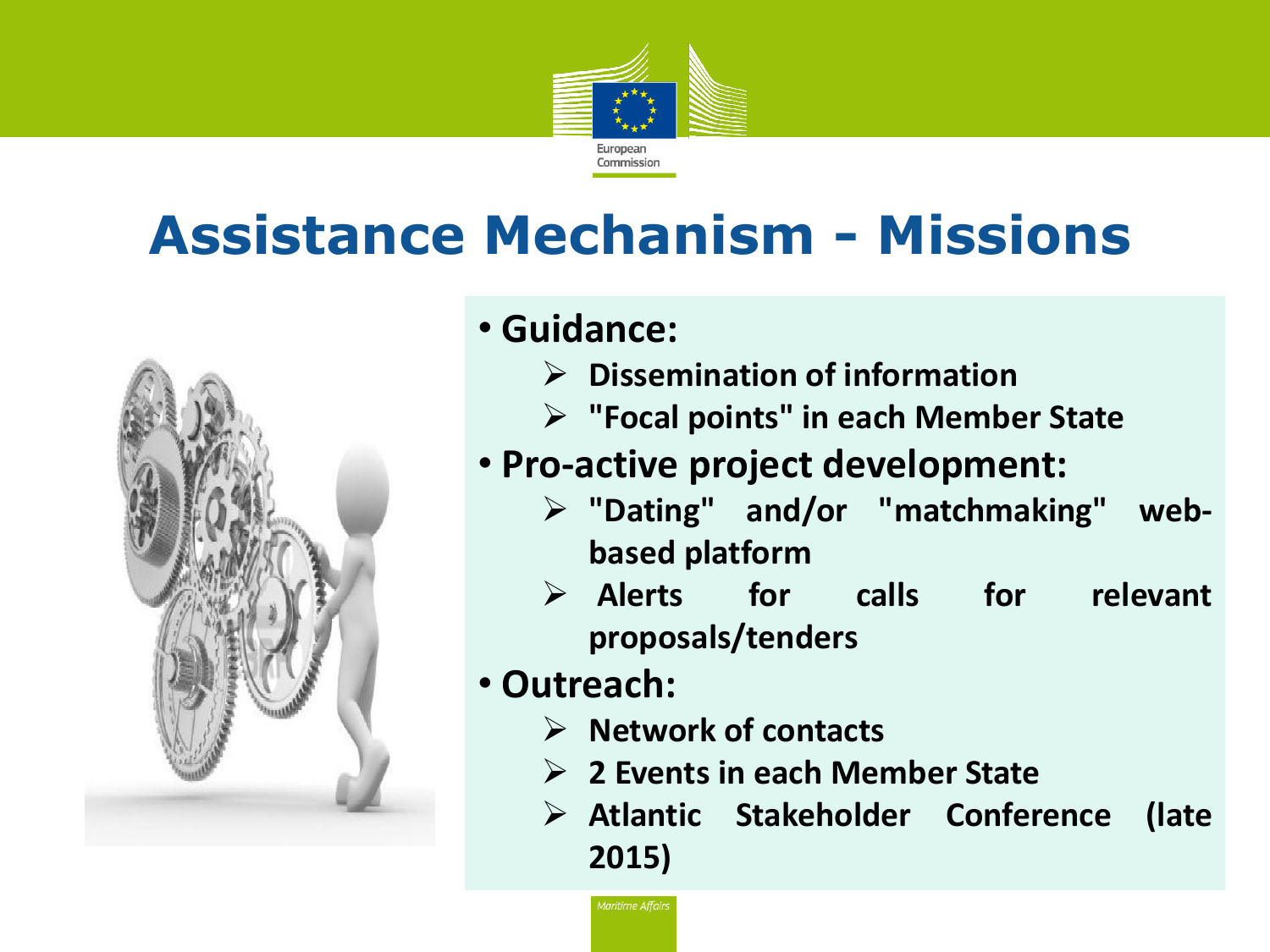

# **Atlantic Stakeholder Platform**



- **Stakeholder conference in Porto (January 2015) to officially launch the Platform**
- **Call for Workshops: Deadline for submission is 7 November 2014**